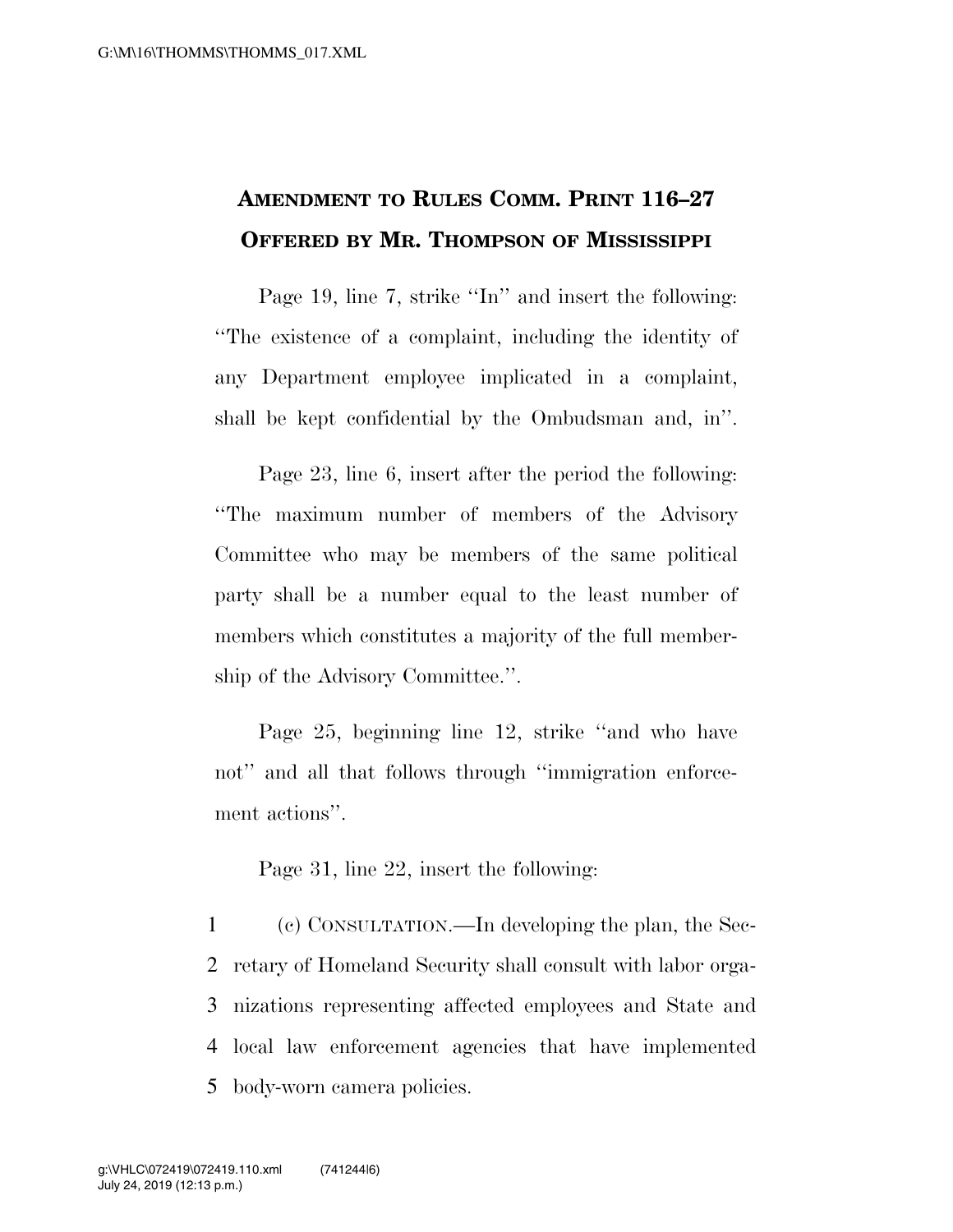Page 31, beginning line 23, strike ''Notwithstanding any other provision of law, a'' and insert ''A''.

Page 33, line 6, strike "section" and insert "subsection''.

Page 43, line 12, strike ''pregnant woman'' and insert "a woman who is pregnant or in post-delivery recuperation''.

Page 43, line 22, strike ''pregnant''.

Page 43, line 25, strike ''pregnant woman'' and insert "a woman who is pregnant or in post-delivery recuperation''.

Page 44, line 4, strike "preg-".

Page 44, line 5, strike "nant".

Page 44, beginning line 7, strike ''pregnant woman'' and insert ''woman who is pregnant or in post-delivery recuperation''.

Page 44, line 10, insert the following:

 (d) REQUIRED ACTION.—If a doctor, nurse, or other health professional treating a restrained woman who is pregnant or in post-delivery recuperation requests that a restraint not be used, the officer or agent shall imme-diately remove such restraint.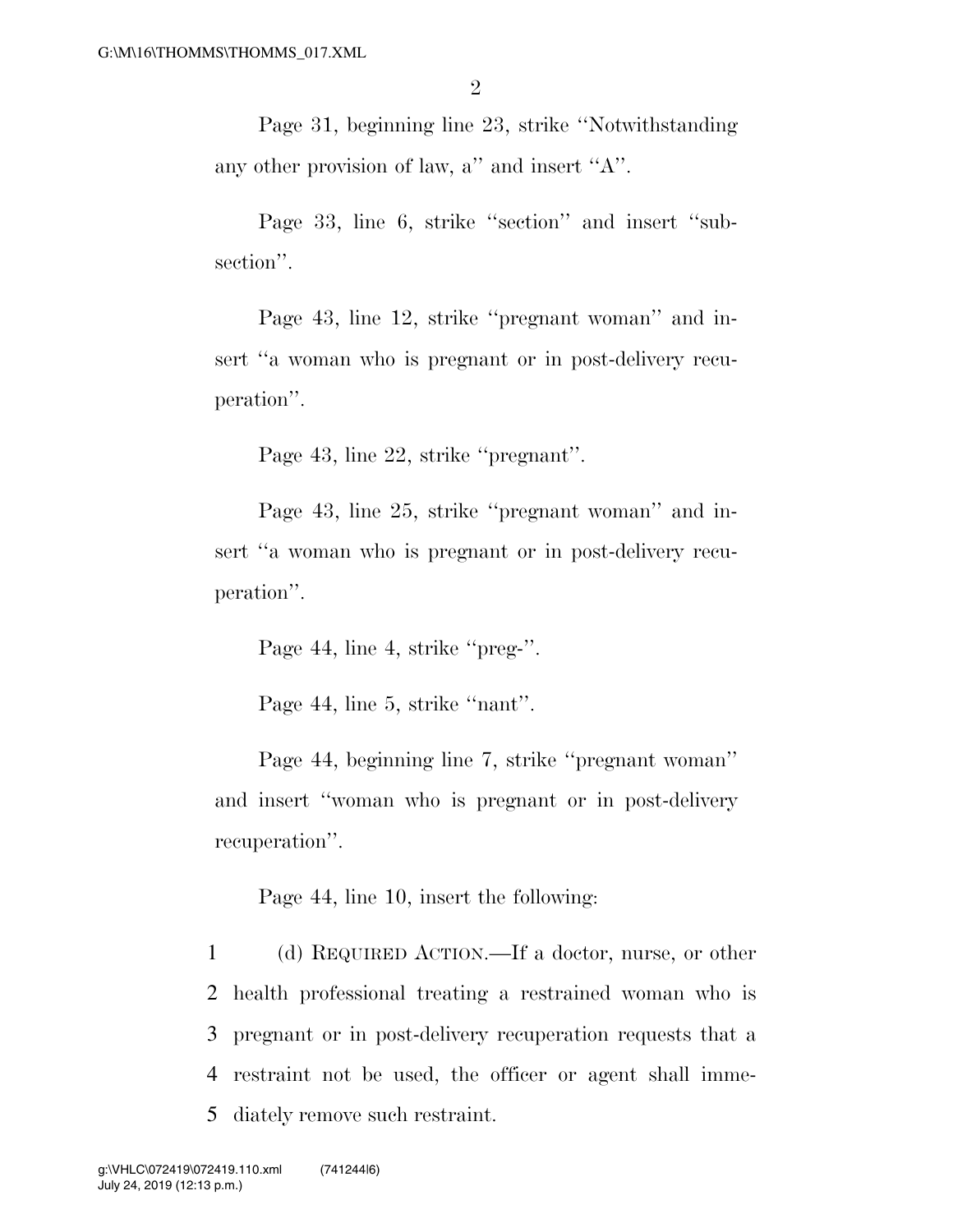Page 44, line 10, strike ''pregnant woman'' and insert "woman who is pregnant or in post-delivery recuperation''.

Page 44, line 12, strike ''shall docu-'' and all that follows through the period on line 15 and insert the following: "shall—"

 (1) document the basis for an individualized de- termination that restraints should be used in the Departmental records maintained on that woman; and

 (2) keep the documentation on file at the appli- cable detention facility for not less than five years after the date on which the restraint was used for review and inspection.

Page 44, line 16, insert the following:

## **SEC. 212. PROHIBITION ON PRESENCE OF OFFICERS OR AGENTS.**

 (a) IN GENERAL.—Except as provided in subsection (b), no agent or officer of U.S. Customs and Border Pro- tection or U.S. Immigration and Customs Enforcement may be present in the room during a pelvic exam, labor, delivery, or treatment of any other symptom relating to a pregnancy of a woman, unless specifically requested by medical personnel.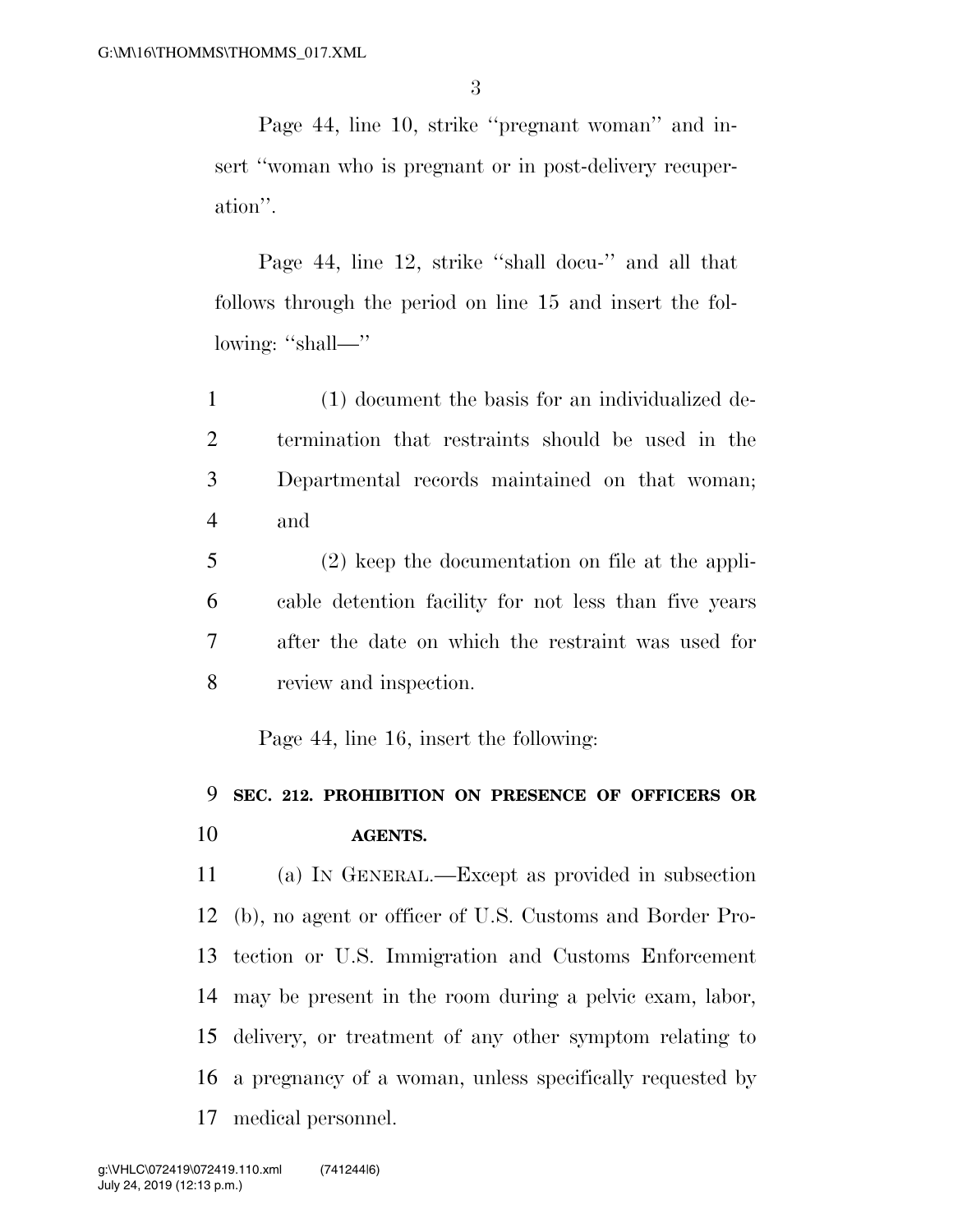(b) EXCEPTION.—If the presence of an agent or offi- cer of U.S. Customs and Border Protection or U.S. Immi- gration and Customs Enforcement is requested by medical personnel, the agent or officer shall—

(1) be female, if possible; and

 (2) remain at a reasonable distance from the woman and toward her head to protect her privacy.

Page 50, strike line 16 through page 54, line 19, and insert the following:

 (b) AUDITS OF LAW ENFORCEMENT ACTIVITIES WITHIN THE BORDER ZONE.—

- (1) IN GENERAL.—The Inspector General of the Department of Homeland Security shall conduct unannounced audits on an ongoing basis of law en- forcement activities, such as primary and secondary inspections at checkpoints and patrol stops, within the border zone. Each such audit shall be submitted to the Committees on Homeland Security and Judi- ciary of the House of Representatives and the Com- mittees on Homeland Security and Governmental Affairs and Judiciary of the Senate and shall exam- ine information on such activities, including the fol-lowing:
- (A) The basis or circumstances for such activities.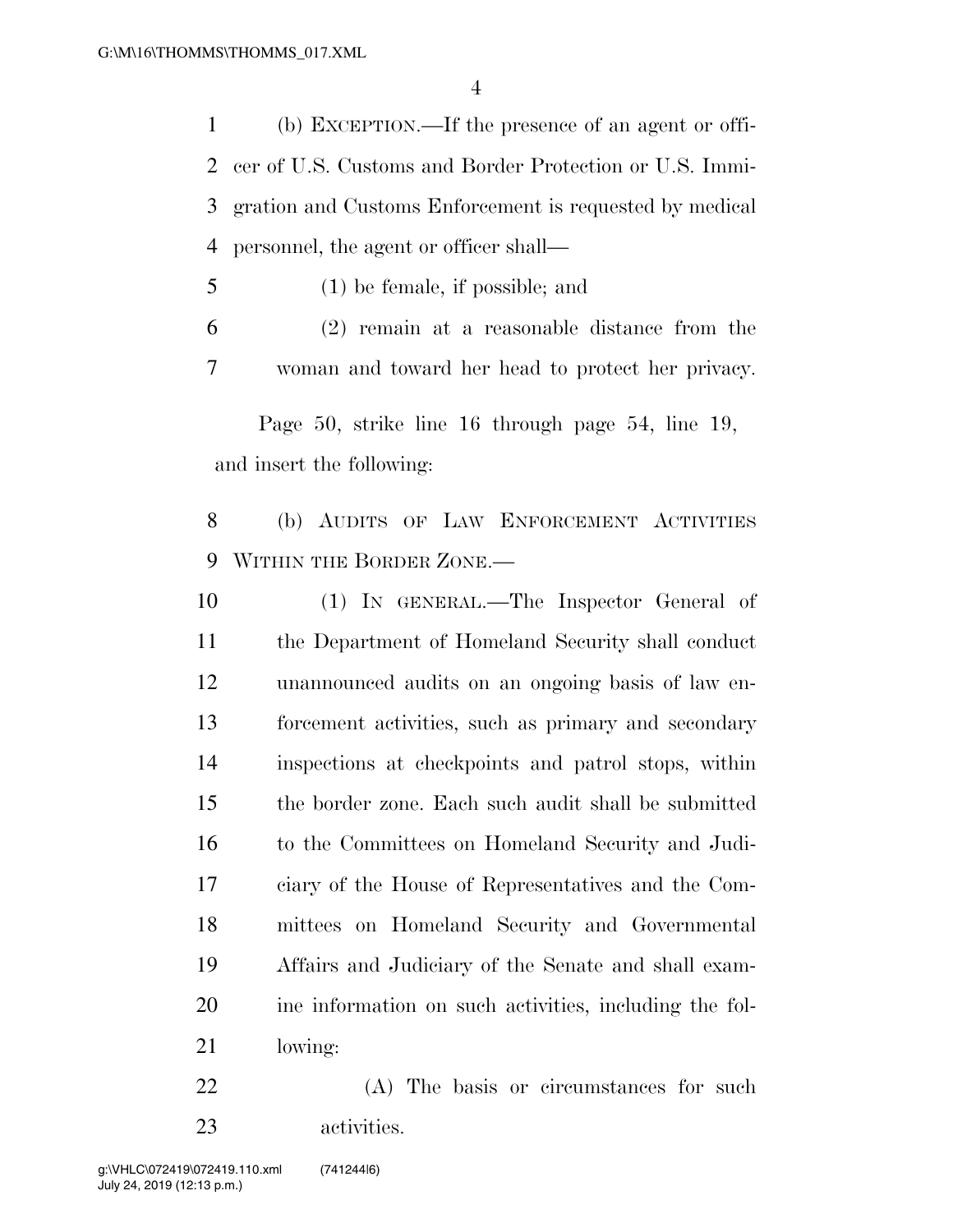| $\mathbf{1}$   | (B) The results of such activities, including         |
|----------------|-------------------------------------------------------|
| $\overline{2}$ | arrests, citations, searches of property, and any     |
| 3              | related seizures.                                     |
| $\overline{4}$ | (C) The immigration status of the individ-            |
| 5              | uals subject to such activities.                      |
| 6              | (D) The location of such activities, includ-          |
| 7              | ing proximity to places of worship or religious       |
| 8              | ceremonies, schools, courthouses or other public      |
| 9              | buildings, hospitals or other medical facilities,     |
| 10             | demonstrations, and legal assistance offices.         |
| 11             | (E) Supervisory approval sought to carry              |
| 12             | out such activities at or near locations described    |
| 13             | in paragraph (4).                                     |
| 14             | (F) Any related complaints submitted to               |
| 15             | the Department of Homeland Security's Office          |
| 16             | of the Inspector General, Office of the Ombuds-       |
| 17             | man, the Office of Civil Rights and Civil Lib-        |
| 18             | erties, U.S. Customs and Border Protection, or        |
| 19             | U.S. Immigration and Customs Enforcement,             |
| 20             | including the outcome of such complaints.             |
| 21             | (2) PRIVACY.—No audit under this subsection           |
| 22             | may include unique personal identifying information   |
| 23             | of persons stopped, searched, or subjected to a prop- |
| 24             | erty seizure.                                         |